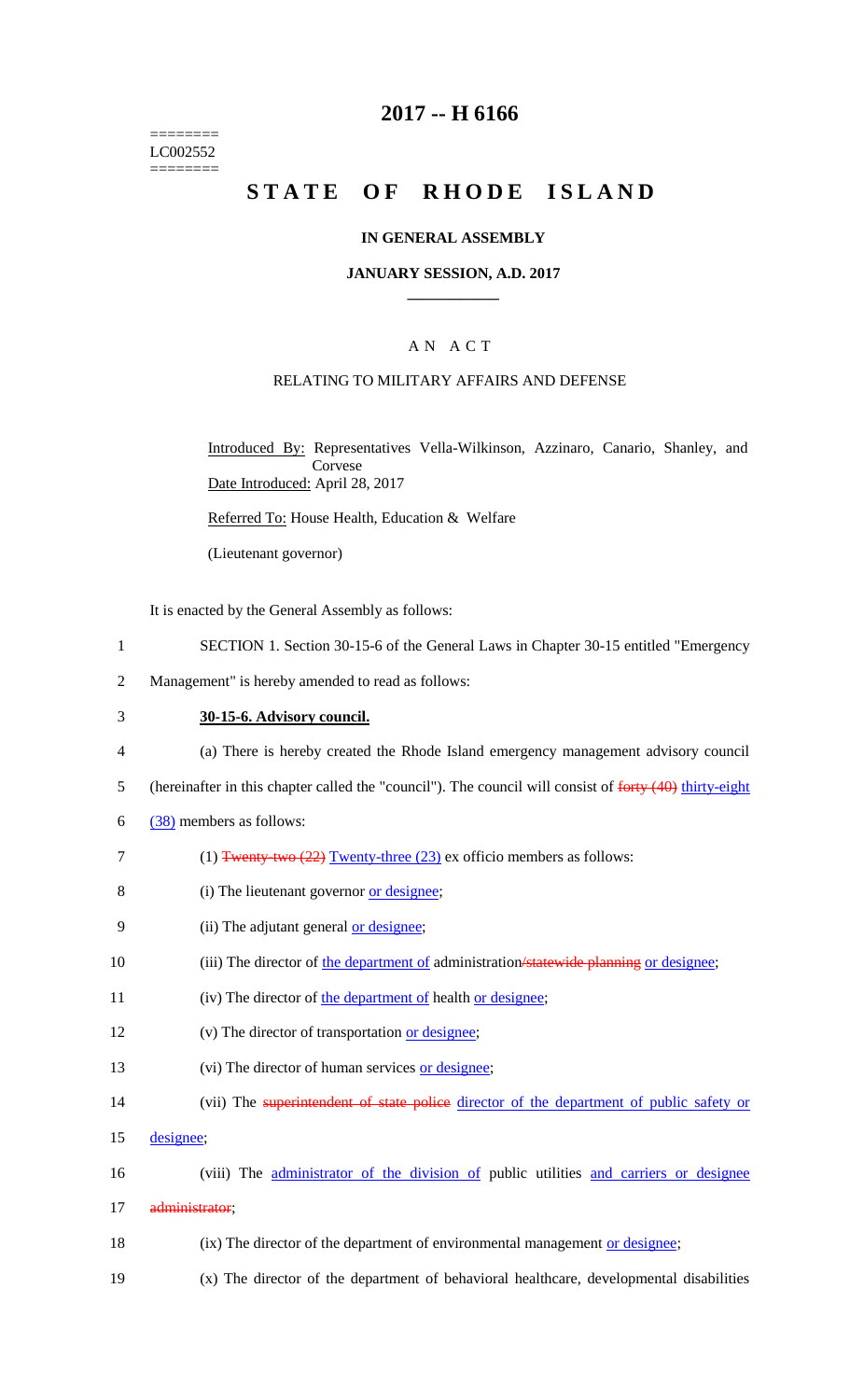| $\mathbf{1}$   | and hospitals or designee;                                                                     |
|----------------|------------------------------------------------------------------------------------------------|
| $\overline{2}$ | (xi) The director of elderly affairs;                                                          |
| 3              | (xii) The chairperson of the state water resources board;                                      |
| 4              | (xiii) The chairperson of the governor's commission on disabilities or designee;               |
| 5              | (xiv) The chairperson of the Rhode Island public transit authority or designee;                |
| 6              | (xv) The executive director of the coastal resources management council or his or her          |
| $\overline{7}$ | designee;                                                                                      |
| 8              | (xvi) The executive director of the American Red Cross, Rhode Island chapter, or               |
| 9              | designee;                                                                                      |
| 10             | (xvii) The director of the Rhode Island emergency management agency or designee;               |
| 11             | (xviii) The state court administrator or designee;                                             |
| 12             | (xix) The executive director of the commission on the deaf and hard of hearing or              |
| 13             | designee;                                                                                      |
| 14             | (xx) The director of the Providence emergency management agency or designee;                   |
| 15             | (xxi) The executive director of the E-911 emergency telephone system division $or$             |
| 16             | designee;                                                                                      |
| 17             | (xxii) The federal security director of the transportation security administration for Rhode   |
|                |                                                                                                |
| 18             | Island; and                                                                                    |
| 19             | (xxiii) The secretary of the executive office of health and human services or designee;        |
| 20             | (xxiv) The president of the Rhode Island association of emergency managers or designee;        |
| 21             | (xxv) The president of the United Way of Rhode Island or designee; and                         |
| 22             | (xxvi) The executive director of the Rhode Island commission for national and                  |
| 23             | community services or designee.                                                                |
| 24             | $(2)$ Eighteen $(18)$ Fifteen $(15)$ members appointed by, and serving at the pleasure of, the |
| 25             | governor, as follows:                                                                          |
| 26             | (i) Two (2) members of the senate, recommended by the president of the senate, not more        |
| 27             | than one of whom shall be from the same political party;                                       |
| 28             | (ii) Two (2) members of the house of representatives, recommended by the speaker of the        |
| 29             | house, not more than one of whom shall be from the same political party;                       |
| 30             | (iii) One representative of the gas and electric industry;                                     |
| 31             | (iv) One representative of the gas industry;                                                   |
| 32             | (v) One representative of the telephone industry;                                              |
| 33             | (vi) The executive director of the Rhode Island Petroleum Association or other similarly       |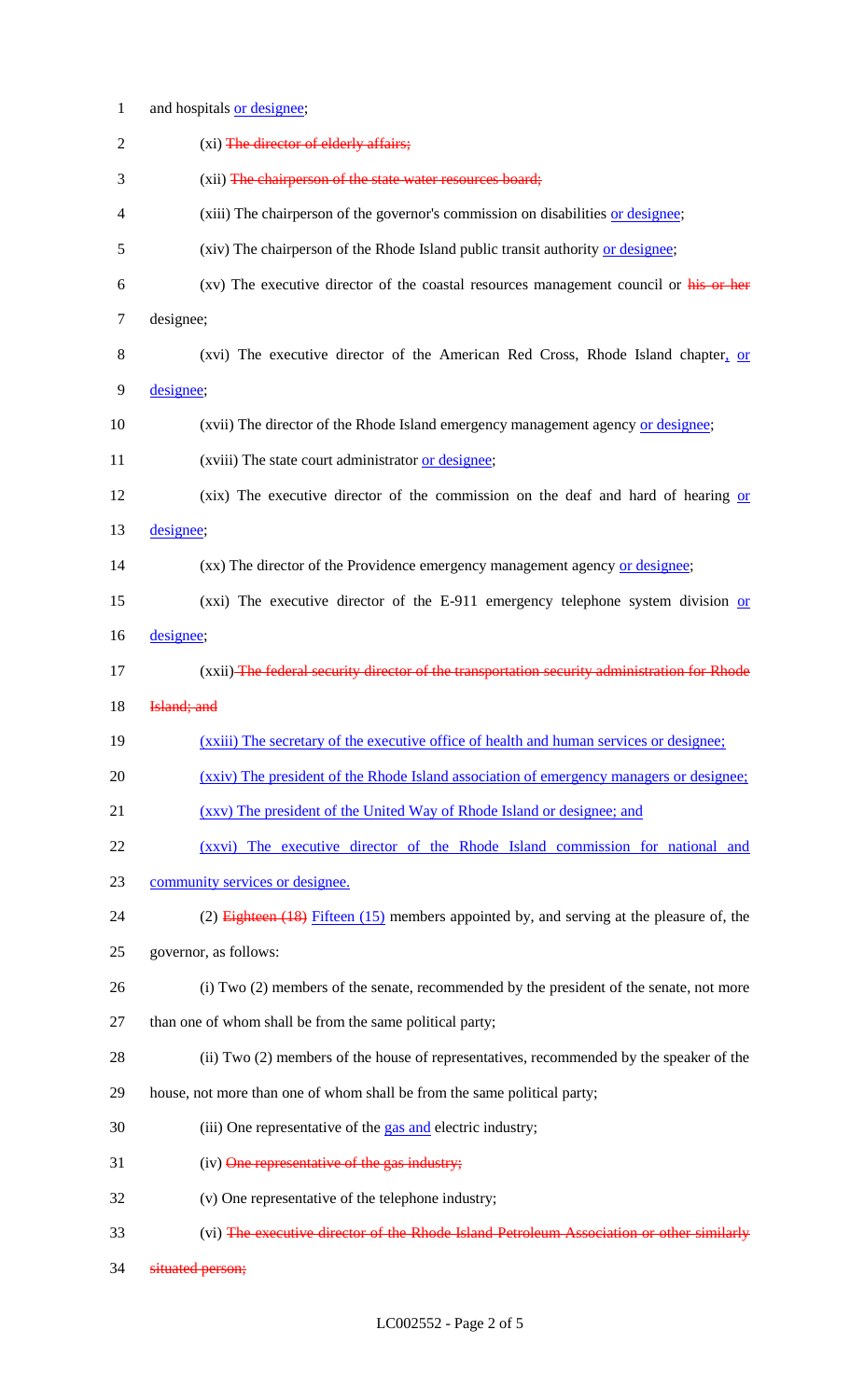| $\mathbf{1}$   | (vii) Two (2) representatives of the general public, one who shall have expertise in               |
|----------------|----------------------------------------------------------------------------------------------------|
| $\overline{2}$ | disaster preparedness;                                                                             |
| 3              | (viii) One representative of the Rhode Island League of Cities and Towns;                          |
| 4              | (ix) One representative of the media;                                                              |
| 5              | (x) One representative of the water supply industry;                                               |
| 6              | (xi) One representative of the health care industry;                                               |
| 7              | (xii) One representative of the Rhode Island State Firefighters Association of                     |
| 8              | Firefighters;                                                                                      |
| 9              | (xiii) One representative of the Rhode Island Association of Fire Chiefs; and                      |
| 10             | (xiv) One representative of a private ambulance company; and                                       |
| 11             | (xv) One representative of a level I trauma hospital who shall have direct expertise in            |
| 12             | disaster preparedness.                                                                             |
| 13             | (xvi) One representative of the Rhode Island Police Chiefs Association.                            |
| 14             | (b) It shall be the duty of the council to advise the governor and the director of the Rhode       |
| 15             | Island emergency management agency on all matters pertaining to disaster preparedness. The         |
| 16             | lieutenant governor shall serve as chairperson of the council and the director of the Rhode Island |
| 17             | emergency management agency shall serve as vice-chairperson. A quorum shall consist of twelve      |
| 18             | (12) members of the council In providing advice to the governor and the director, the council      |
| 19             | shall, among other matters reasonably related to their its authority, do the following:            |
| 20             | (1) Establish a regular meeting schedule and form subcommittees as may be appropriate;             |
| 21             | (2) Review emergency management plans and other matters as may be acted upon or                    |
| 22             | otherwise provided for in this chapter;                                                            |
| 23             | (3) Establish priorities and goals on emergency management matters on an annual basis;             |
| 24             | (4) Study emergency management plans in conjunction with the director of the Rhode                 |
| 25             | Island emergency management agency, and otherwise conduct such other studies as may be             |
| 26             | deemed appropriate;                                                                                |
| 27             | (5) Review the coordination of the state's emergency management programs with                      |
| 28             | appropriate authorized agencies and conduct studies on the programs as may be necessary;           |
| 29             | (6) Review the plans and operations of the various cities and towns in disaster                    |
| 30             | preparedness in conjunction with the director of the Rhode Island emergency management agency      |
| 31             | and his or her office as required or necessary; and                                                |
| 32             | (7) [Deleted by P.L. 2000, ch. 170, § 2];                                                          |
| 33             | (8) Provide an annual report on its activities in conjunction with the director.                   |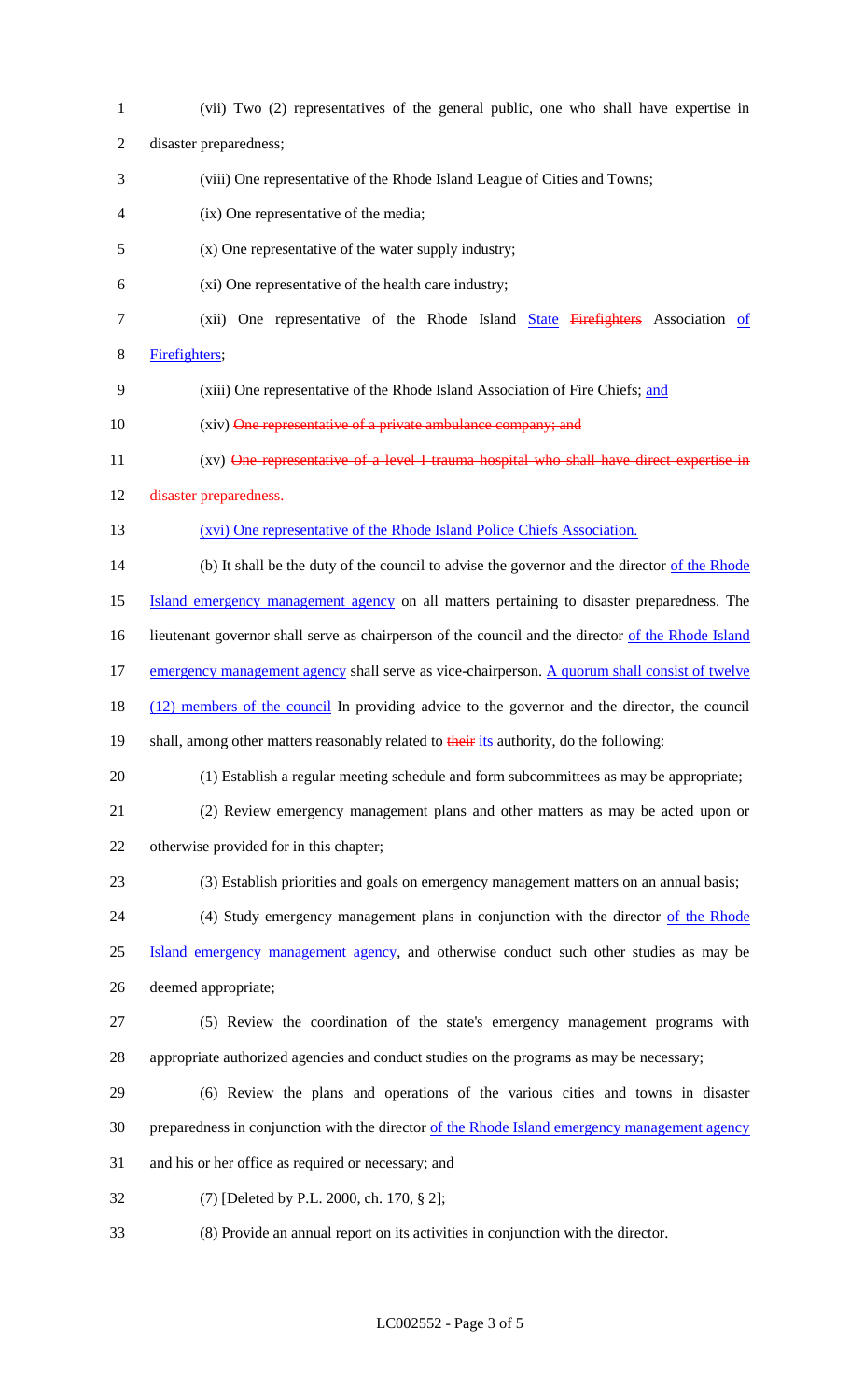1 SECTION 2. This act shall take effect upon passage.

#### $=$ LC002552  $=$